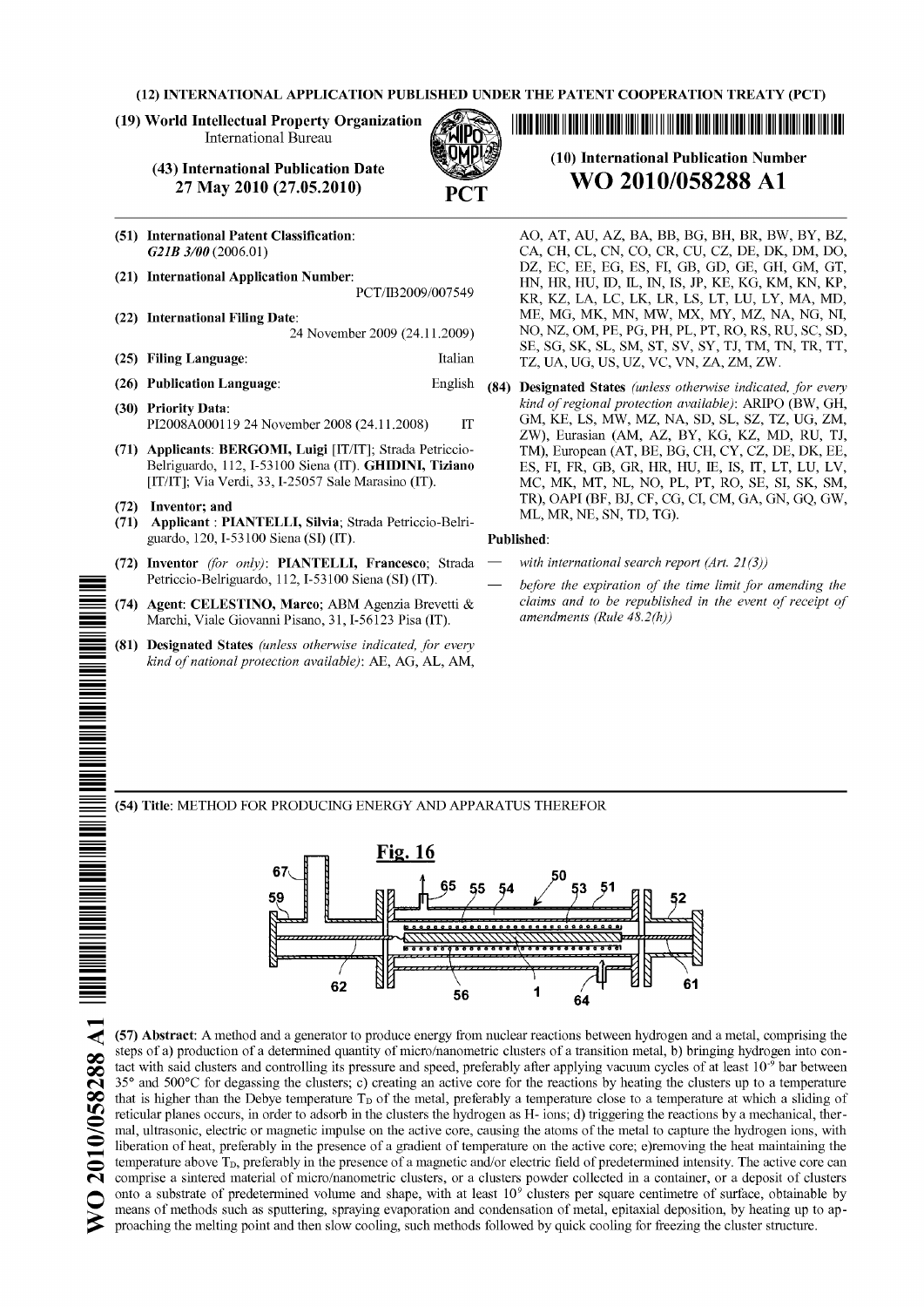# - 1 -

# TITLE

# METHOD FOR PRODUCING ENERGY AND APPARATUS THEREFOR

# **DESCRIPTION**

# Field of the invention

5 The present invention relates to a process for producing energy by nuclear reactions between a metal and hydrogen that is adsorbed on the crystalline structure of the metal. Furthermore, the invention relates to an energy generator that carries out such reactions.

# Description of the prior art

10 A method for producing heat by nuclear reactions caused by hydrogen that is adsorbed on a Nickel active core has been described in W095/20316, in the name of Piantelli et. al.. Improvements of the process are described in Focardi, Gabbani, Montalbano, Piantelli, Veronesi, "Large excess heat production in Ni-H systems", in II Nuovo Cimento, vol. IIIA, N.11, november 1998, and bibliography 15 therein.

A problem that was observed during the experiments was the preparation of the cores on which hydrogen had to be adsorbed and the reactions had to be carried out; such cores were made of Nickel and had the shape of small bars.

One of the various critical aspects of the process was the choice of a 20 suitable method for adsorbing hydrogen and the quality of the hydrogen matter, as well as the repeatability of the triggering conditions of the process.

Other critical aspects were how to clean the small bar before the adsorption of the hydrogen, as well as how to optimize the optimal bar surface conditions and the method for triggering and shutting down the reactions.

25 Due to such problems, the set up of the process and its industrial exploitation turned out to be somewhat difficult.

A further critical aspect is the core sizing and design to attain a desired power.

In DE4024515 a process is described for obtaining energy from the 30 nuclear fusion of hydrogen isotopes, in which the atoms are brought into contact with clusters that contains from three to one hundred thousand atoms of a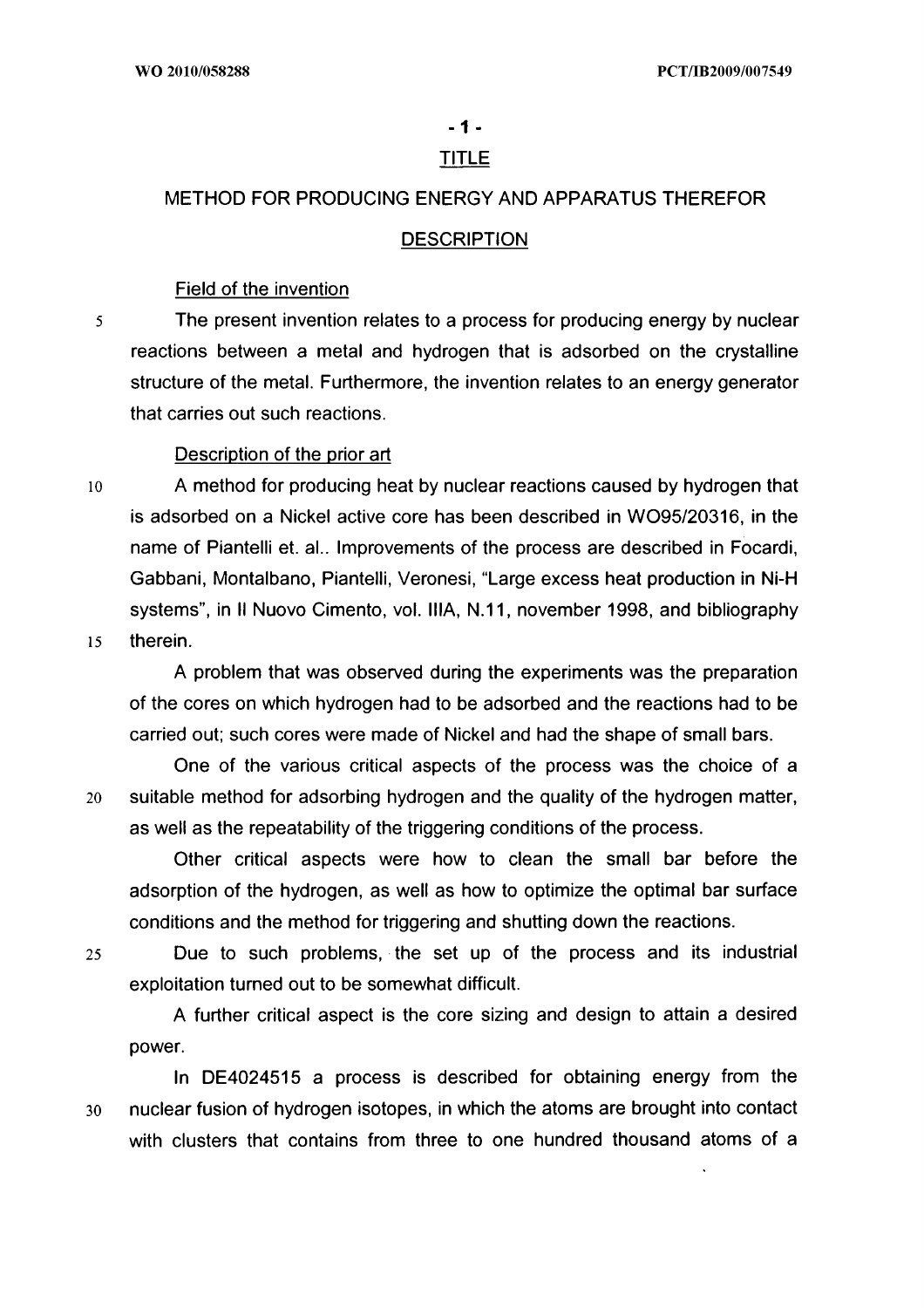transition metal, and in which the clusters are obtained by cooling finely subdivided metal particles.

### Summary of the invention

It is therefore a feature of the present invention to provide a method for 5 producing energy by nuclear reactions of hydrogen that is adsorbed in a crystalline structure of a metal, which ensures repeatability of the triggering conditions of the reactions.

It is, furthermore, a feature of the present invention to provide such a method for industrially making the precursors of the active cores, and for 10 industrially adsorbing hydrogen in them.

It is another feature of the present invention to provide an energy generator that effects the above described nuclear reactions, whose production rate and size are also such that an industrial production is allowed.

It is similarly a feature of the present invention to provide such a generator, is which allows easily adjusting the output power.

It is a further feature of the present invention to provide such a generator, which can be easily shut down.

These and other features are accomplished by a method for producing energy by nuclear reactions between hydrogen and a metal, said method 20 providing the steps of:

prearranging a determined quantity of crystals of a transition metal, said crystals arranged as micro/nanometric clusters that have a predetermined crystalline structure, each of said clusters having a number of atoms of said transition metal which is less than a predetermined number of atoms;

25 — bringing hydrogen into contact with said clusters;

heating said determined quantity of clusters up to an adsorption temperature larger than a predetermined critical temperature, that is adapted to cause an adsorption into said clusters of said hydrogen as **H-** ions, said hydrogen as **H-** ions remaining available for said nuclear reactions within said 30 active core after said heating step;

— triggering said nuclear reactions between said hydrogen as **H-** ions and said metal within said clusters by an impulsive action exerted on said active core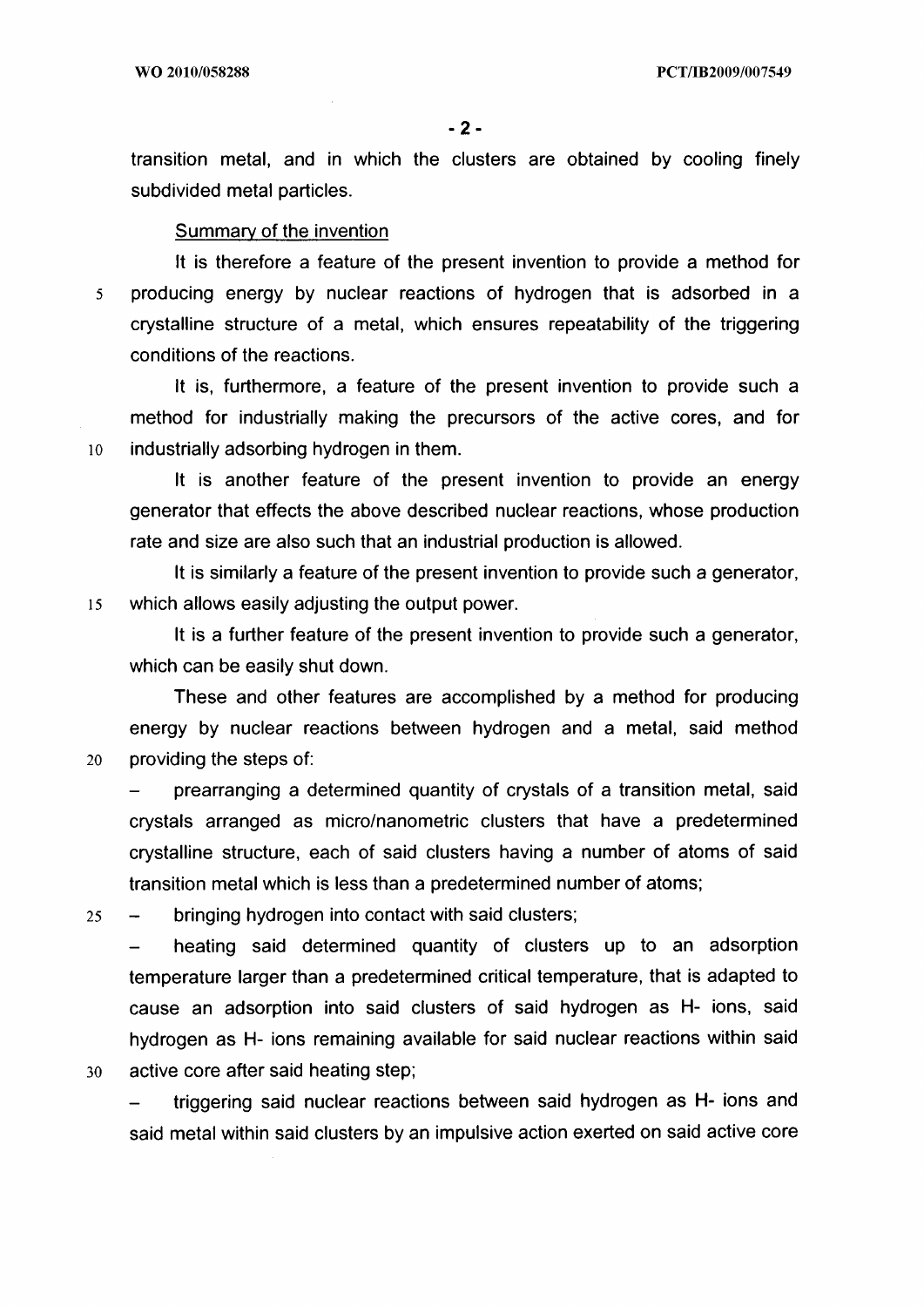that causes said H- ions to be captured into respective atoms of said clusters, said succession of reactions causing a production of heat;

removing said heat from said active core maintaining the temperature of said active core above said critical temperature, said step of removing said heat 5 carried out according to a predetermined power.

Advantageously, said step of prearranging is carried out in such a way that said determined quantity of crystals of said transition metal in the form of micro/nanometric clusters is proportional to said power.

The number of atoms that form each cluster is the variable through which 10 the predetermined power can be obtained from an active core that comprises a predetermined amount of metal. In fact, each cluster is a site where a reaction takes place, therefore the power that can be obtained is substantially independent from the clusters size, i.e. from the number of atoms that form the cluster.

15 In particular, the number of atoms of the clusters is selected from a group of numbers that are known for giving rise to structures that are more stable than other aggregates that comprise a different number of atoms. Such stability is a condition to attain a high reactivity of the clusters with respect to hydrogen to give H- ions. For instance, a stability function has been identified for Nickel, 20 which depends upon the number of atoms that form the clusters, obtaining specific stability peaks that correspond to that particular numbers.

The hydrogen that is used in the method can be natural hydrogen, i.e., in particular, hydrogen that contains deuterium with an isotopic abundance substantially equal to 0,015%. Alternatively, such hydrogen can be hydrogen 25 with a deuterium content which is distinct from that above indicated, and/or hydrogen with a significant tritium content.

Preferably, the hydrogen in use is molecular hydrogen H<sub>2</sub>; alternatively, the hydrogen is preliminarily ionized as H-, or it can be a mixture that contains  $H^-$  and  $H_2$ .

30 The transition metal can be selected from the group comprised of: Sc, Ti, V, Cr, Mn, Fe, Co, Ni, Zn, Y, Zr, Nb, Pd, Mo, Tc, Ru, Rh, Ag, Cd, Lu, Hf, Ta, W, Re, Os, Ir, Pt, Au, lanthanoids, actinoids. Such metals belong to one of the four transition groups , i.e.:

metals that have a partially filled 3d-shell, e.g. Nickel;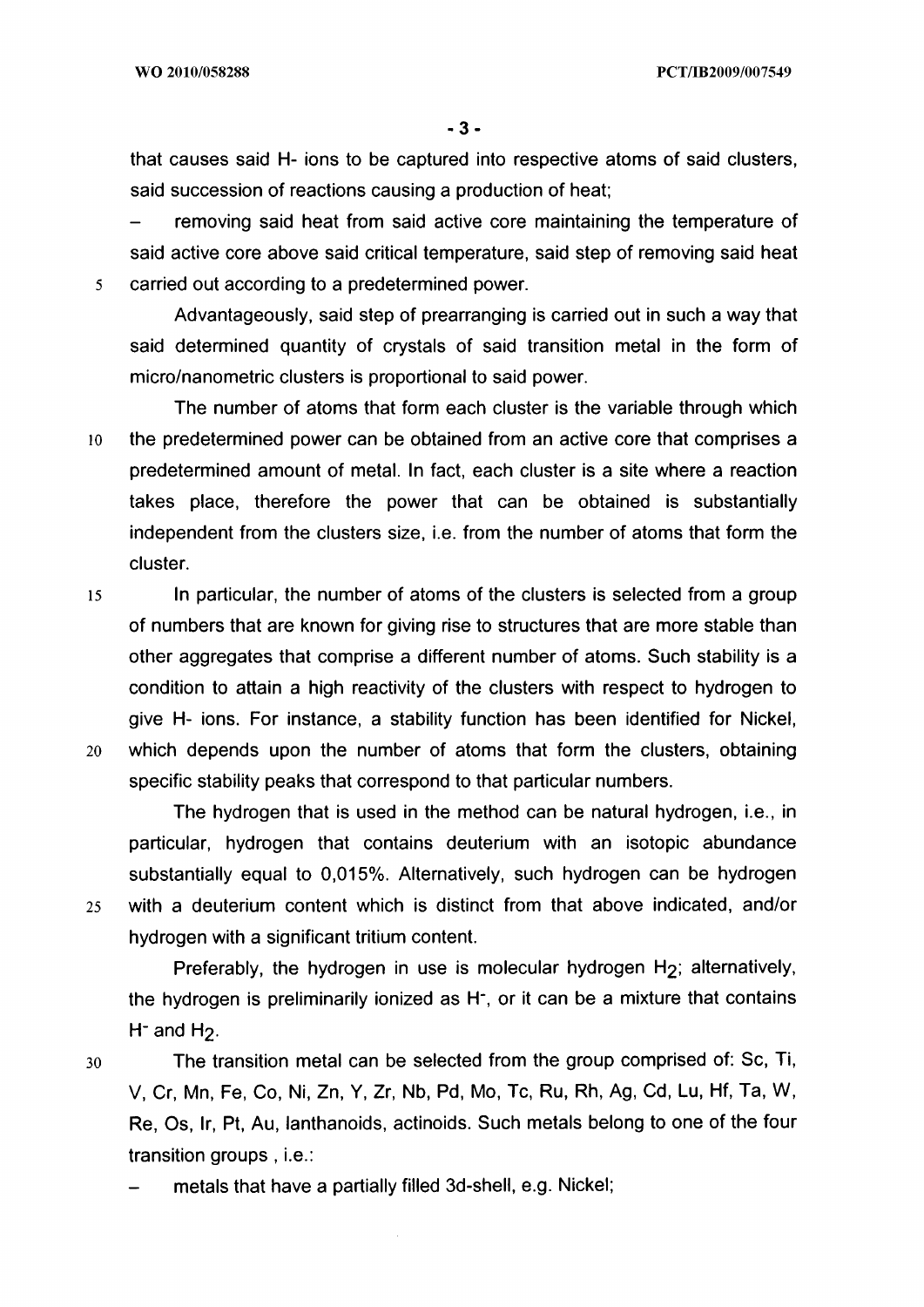— metals that have a partially filled 4d-shell, e.g. Rhodium;

metals that have a partially filled 5d-shell, i.e. the "rare earths" or lanthanoids, e.g. Cerium;

metals that have a partially filled 5d-shell, i.e. the actinonoids, e.g. 5 Thorium.

The metal in use can also be an alloy of two or more than two of the above listed metals.

Among the listed transition metals, or their alloys, the ones are preferred those that crystallize with a crystalline structure selected from the group 10 comprised of:

- face-centred cubic crystalline structure;
- body-centred cubic crystalline structure;
- compact hexagonal structure.

Advantageously, metals are used that have a crystalline open face is structure, in order to assist the **H-** ions adsorption into the clusters.

Preferably, said transition metal is Nickel. In particular, said Nickel is selected from the group comprised of:

— natural Nickel, i.e. a mixture of isotopes like Nickel 58, Nickel 60, Nickel 61, Nickel 62, Nickel 64;

- 20 a Nickel that contains only one isotope, said isotope selected from the group comprised of:
	- Nickel 58;
	- Nickel 60
	- Nickel 61;

Nickel 62; 25  $\overline{\phantom{a}}$ 

 $-$  Nickel 64;

a formulation comprising at least two of such isotopes at a desired proportion.

The **H-** ions can be obtained by treating, under particular operative 30 conditions, hydrogen **H2** molecules that have been previously adsorbed on said transition metal surface, where the semi-free valence electrons form a plasma. In particular, a heating is needed to cause lattice vibrations, i.e. phonons, whose energy is higher than a first activation energy threshold, through non-linear and anharmonic phenomena. In such conditions, the following events can occur: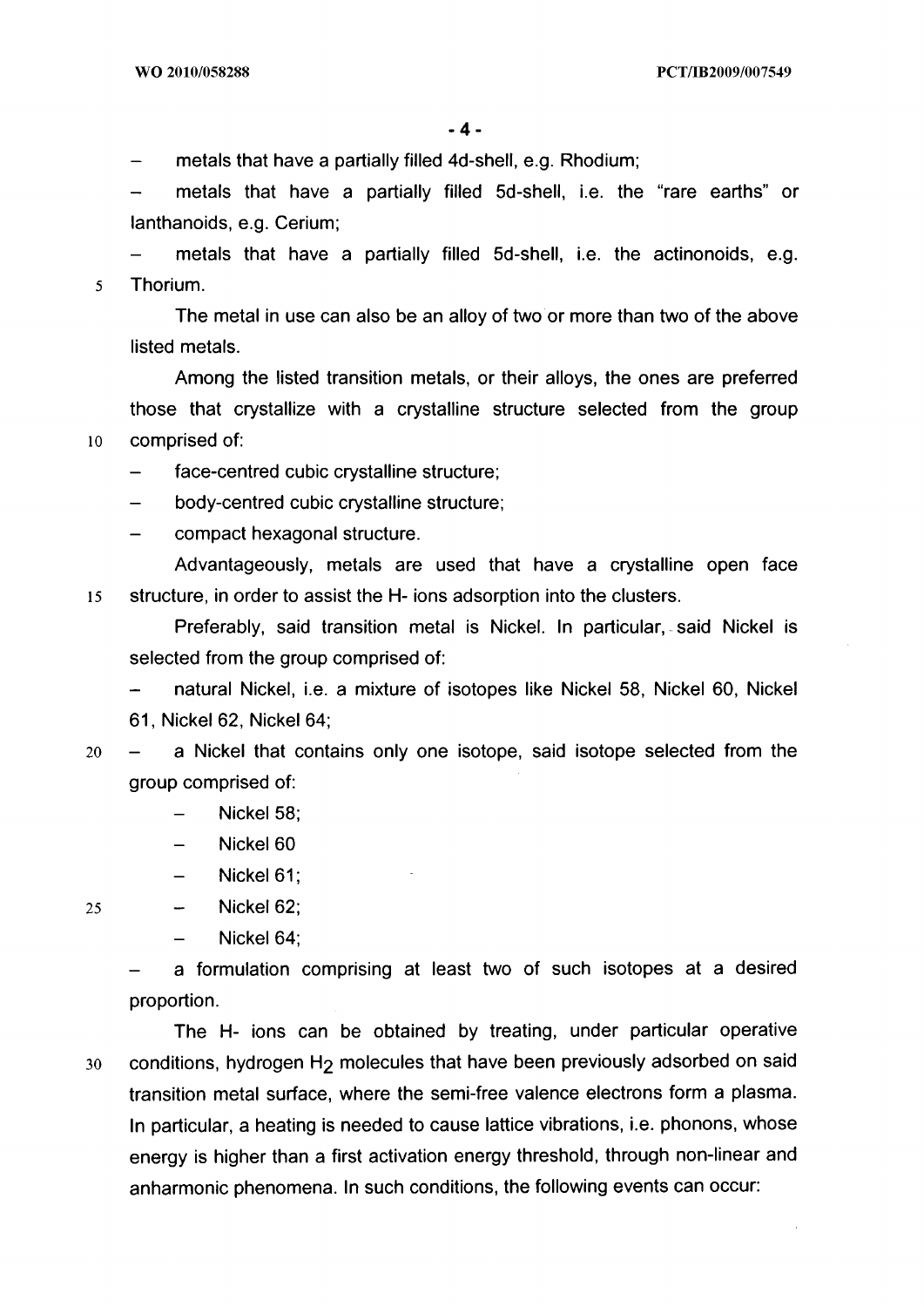- a dissociation of the hydrogen molecules that is adsorbed on the surface;
- an interaction with valence electrons of the metal, and formation of H- ions;

- an adsorption of the H- ions into the clusters, in particular the clusters that form the two or three crystal layers that are most close to the surface. The H-5 ions can just physically interact with the metal, or can chemically bond with it, in which case hydrides can be formed.

The H- ions can also be adsorbed into the lattice interstices, but

- adsorption at the grain edges, by trapping the ions into the lattice defects;
- replacement of an atom of the metal of a clusters
- io may also occur.

After such adsorption step, the H- ions interact with the atoms of the clusters, provided that a second activation threshold is exceeded, which is higher than the first threshold. By exceeding this second threshold, in accordance with the Pauli exclusion principle and with the Heisenberg 15 uncertainty principle, the conditions are created for replacing electrons of metal atoms with H- ions, and, accordingly, for forming metal-hydrogen complex atoms. This event can take place due to the fermion nature of H- ion; however, since H- ions have a mass 1838 times larger than an electron mass, they tend towards deeper layers, and cause an emission of Auger electrons and of X rays.

- 20 Subsequently, since the H- ion Bohr radius is comparable with the metal core radius, the H- ions can be captured by the metal core, causing a structural reorganization and freeing energy by mass defect; the H- ions can now be expelled as protons, and can generate nuclear reactions with the neighbouring cores.
- <sup>25</sup>More in detail, the complex atom that has formed by the metal atom capturing the H- ion, in the full respect of the energy conservation principle, of the Pauli exclusion principle, and of the Heisenberg uncertainty principle, is forced towards an excited status, therefore it reorganizes itself by the migration of the H- ion towards deeper orbitals or levels, i.e. towards a minimum energy 30 state, thus emitting Auger electrons and X rays during the level changes. The Hion falls into a potential hole and concentrates the energy which was previously distributed upon a volume whose radius is about  $10^{-12}$  m into a smaller volume whose radius is about  $5x10^{-15}$  m. At the end of the process, the H- ion is at a distance from the core that is comparable with the nuclear radius; in fact in the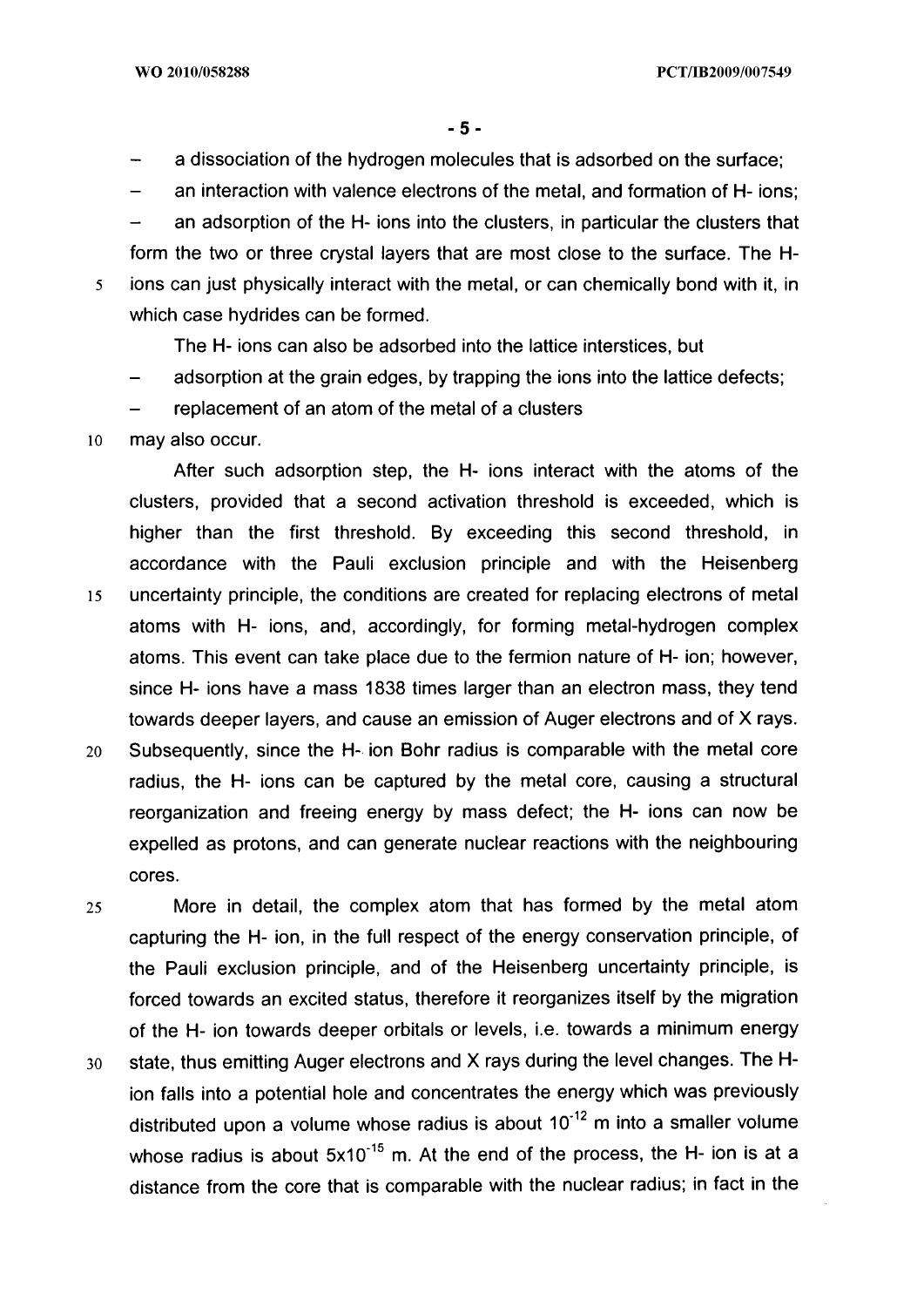fundamental status of the complex atom that is formed by adding the **H-** ion, due to its mass that is far greater the mass of the electron, the **H-** ion is forced to stay at such deep level at a distance from the core that is comparable with the nuclear radius, in accordance with Bohr radius calculation. As above stated, 5 owing to the short distance from the core, a process is triggered in which the **H**ion is captured by the core, with a structural reorganization and energy release by mass defect, similarly to what happens in the case of electron capture with

structural reorganization and energy release by mass defect or in case of loss of

two electrons, due to their intrinsic instability, during the fall process towards the 10 lowest layers, and eventually an expulsion of the the H- ion takes place as a proton, as experimentally detected in the cloud chamber, and nuclear reactions can occur with other neighbouring cores, said reactions detected as transmutations on the active core after the production of energy.

According to the above, the actual process cannot be considered as a 15 fusion process of hydrogen atoms, in particular of particular hydrogen isotopes atoms; instead, the process has to be understood as an interaction of a transition metal and hydrogen in general, in its particular form of **H-** ion.

Advantageously, said predetermined number of said transition metal atoms of said clusters is such that a portion of material of said transition metal in 20 the form of clusters or without clusters shows a transition of a physical property of said metal, said property selected from the group comprised of:

- thermal conductivity;
- electric conductivity;
- refraction index.

25 The micro/nanometric clusters structure is a requirement for producing **H**ions and for the above cited orbital and nuclear capture processes. For each transition metal, a critical number of atoms can be identified below which a level discrete structure (electronic density, functional of the electronic density and Kohn-Sham effective potential) and Pauli antisymmetry, tend to prevail over a <sup>30</sup>band structure according to Thomas-Fermi approach. The discrete levels structure is at the origin of the main properties of the clusters, some of which have been cited above. Such features can be advantageously used for aqnalysing the nature of the surface, i.e. for establishing whether clusters are present or not.